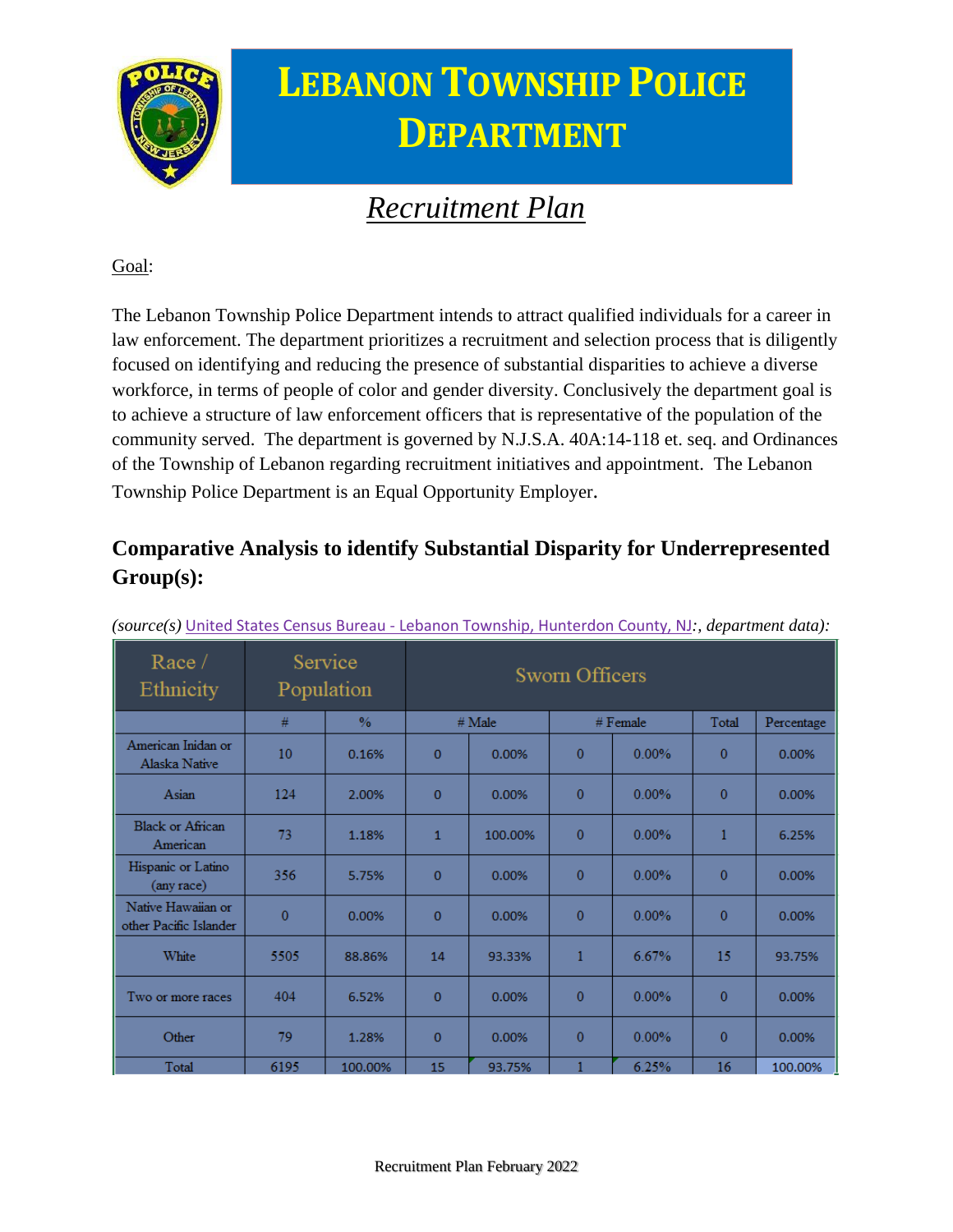

# **LEBANON TOWNSHIP POLICE DEPARTMENT**

In review a determination is that there is a substantial disparity existence in sworn members specific to correlation to the Township of Lebanon as the population served for the following underrepresented groups:

Female: Sworn members: 6.25%

Hispanic or Latino: Population in Lebanon Township: 5.75% Sworn members: 0.00%

- **Recruitment Initiative Actions:** 
	- 1) Training: Employee(s) selected to serve as part of the recruitment intiative will be trained in implicit and explicit bias.
	- 2) Standardized Forms:

The department utilizes Police App for recruitment initiatives. Application forms and documents will be standardized to reduce subjective responses.

3) Strategic Community Outreach and Engagement:

Law enforcement officer organizations will be contacted to expand accessiblity to underrepresented groups listed above in the goal of soliciting a greater applicant pool of female and hispanic or latino individuals. Additionally this strategic community outreach and engagement will also serve as engaging community statekholders as well as consulting a diverse hiring team to assess what barriers are to applications by underrepresented groups and developing solutions to overcome those barriers.

#### **Predictive Barriers & Solutions:**

Publicly posted applicant resources on department website.

1) Application submission challenges and circumstances such as technical or equipment availability issues. The department will make alternative methods available such as onsite application submission utilizing a station or mobile system.